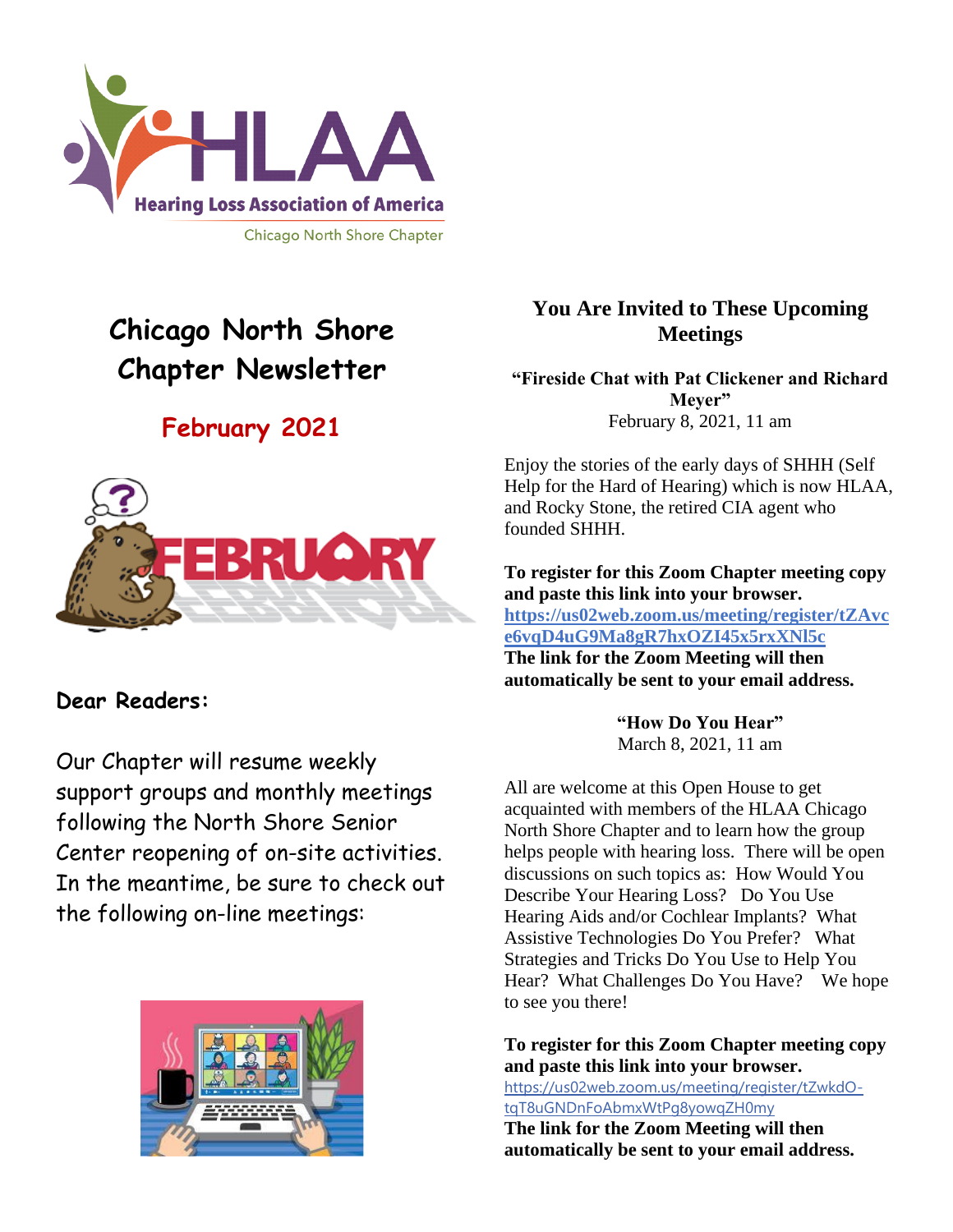

Shop at *[smile.amazon.com/ch/27-3871624](https://smile.amazon.com/gp/f.html?C=1ISN78MKH9BO5&K=335GHMLLUNWPP&M=urn:rtn:msg:201711261709243e998692f70f4f958c3b0d8c4fc0p0na&R=2QXN90TCYDI2Y&T=C&U=http%3A%2F%2Fsmile.amazon.com%2Fch%2F27-3871624&H=TGCVNDHNIX5ZIRJTWBNLXG15NMOA)* and Amazon will donate to the Hearing Loss Association of America Chicago North Shore Chapter.

# **Need Assistance to Zoom?**

For those of you who have not yet Zoomed with us, please consider the benefits. We are able to have weekly conversations and exchange of ideas such as face masks, strategies for remaining safe, things that make our lives easier, etc. We have the advantage of practicing speech reading as masks aren't worn. We've taught each other strategies for use of technology, such as Otter.ai and speech to

text apps or using Bluetooth while Zooming. We enjoy each other's company and would like you to join us.

You can join most Zoom meetings a few minutes early to test out your Zoom features.

Contact me for more information at [ElaineCMcCaffrey1@gmail.com](mailto:ElaineCMcCaffrey1@gmail.com)

847.784.6040 between 9 am - 5 pm, Monday through Friday.

# **Hearing Loss Support Group**

During the pandemic, the Hearing Loss Support Group, sponsored by the North Shore Senior Center, meets virtually, virtually every Monday from 11 am to noon. To join this group, please contact Ana Pinshower at [apinshower@nssc.org](mailto:apinshower@nssc.org) or 847.784.6079.

## **2020 - 2021 Chapter Sponsors**

#### **Platinum Level (\$200 or more)**

 Audiology Associates of Deerfield, PC Sheri Gostomelsky and Mark Christian Elaine and John McCaffrey

#### **Gold Level (\$100 or more)**

 Mike and Jeanne Wehman Suzanne Kaatz Liz Hupp Bindy Bitterman Betty De Gryse Buino

**Silver Level (\$50 or more)** Andrew and Carole Ban

**Bronze Level (\$25 or more)**

# **North Shore Senior Center Virtual Support Groups**

These support groups are open to new members. If you or someone you know could benefit from some group support, please consider dropping into one of our meetings.

For additional information about North Shore Senior Center's various support groups, outreach efforts and caregiver services, please call

We are very grateful to these Sponsors for their generosity and support of HLAA Chicago North Shore Chapter. **NOTE**: if your name or business is not listed correctly, please let us know.

# **Zoom Zoom**

As enabling as products such as Zoom or Google Meets can be, like using any power tool, some caution is required, and we would like you to know of what to beware.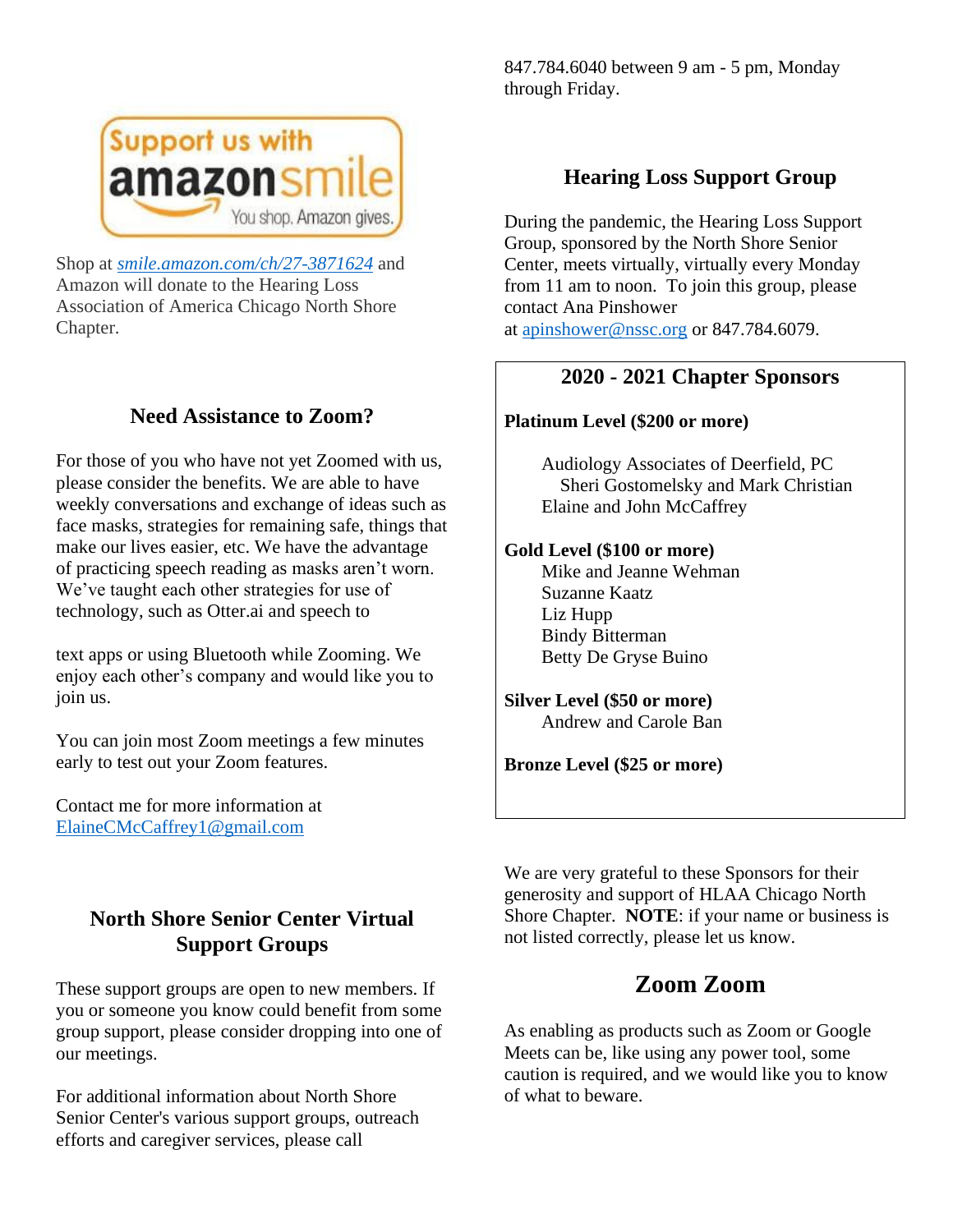## **Zoom-Pooped: Virtual Hearing Loss Exhaustion**

When the pandemic sent us into isolation, whether forced or voluntary, we were rewarded with the beyond-amazing capabilities of modern technology.

Through Zoom and Google Meets and other platforms, we were able to connect virtually in online meetings with family, friends and business associates. Soon we were zooming for other activities: choir practice, attending church services, playing games with our family in other parts of the country, and even medical and audiology appointments! The use of such platforms rose dramatically; in April 2020, Zoom enabled 300 million calls a day!

But too much of a good thing comes at a price. "I'm exhausted!" one says. "It's one Zoom meeting after another, all day long, and it is a total energydrain. But the other problem is that I spend so much time on virtual meetings, when it comes to communicating with 'live' people, especially if there are two or more, I can't follow the conversation as well. I'm so used to the sound coming directly through my sound processors, so I hold my MiniMic like a reporter's mike towards their mouths, one at a time, to understand what they are saying."

'Hearing people' are discovering what people with hearing loss already know: the intense focus required to understand people for significant periods of time consumes a great deal of energy. For people who depend on visual cues to understand speech, the meeting's visual quality and sound aren't always at the quality we need. We then have to work harder to get information from lipreading, facial expressions, tone and pitch of the voice, and body language.

Multi-person meetings are especially challenging, because the faces became thumbnails, unless you're in 'speaker view' which shows a closeup of the person speaking. Frequently, participants are not sufficiently lit in their home environments, or they are over-lit*.* During live, in-person conversations, we have much better access to a person's facial

expressions, lip movements, hand gestures and body movements – powerful cues that combine to help us understand.

Captioning of some sort is crucial for full communication access in virtual meetings.

There are other issues stemming from extensive computer use. People are reporting dryer eyes which can be uncomfortable and interfere with our vision. Many people are experiencing tinnitus, in meeting aftershocks.

There is enough stress in our lives thanks to the pandemic and politics. We don't need more from the virtual access that has been a lifesaver for millions of people around the world. So, how do we carry out our virtual life so that we don't become "zoom-pooped"?

Take as many zoom-breaks as you can, preferably getting some exercise.

- 1. Limit the number of daily virtual meetings to allow enough break time.
- 2. Keep the Zoom meeting as short as possible to achieve meeting goals.
- 3. Stream to hearing devices or use headsets that deliver sound crisply.
- 4. Keep volume down at a level that you don't need to strain to hear.
- 5. Do eye exercises and use eyedrops to keep your eyes lubricated.
- 6. Use captioning if provided, or a speech-to-text app such as Otter to provide visual information.
- 7. Avoid multi-tasking, such as working on other documents, or answering email during your zoom call. Staying 'present' and in the moment will reduce the mental effort required when switching around on your computer
- 8. Let other people know what you need: plain background for better visual contrast, sufficient lighting, clear speech and fewer background distractions.

*-Gael Hannan*

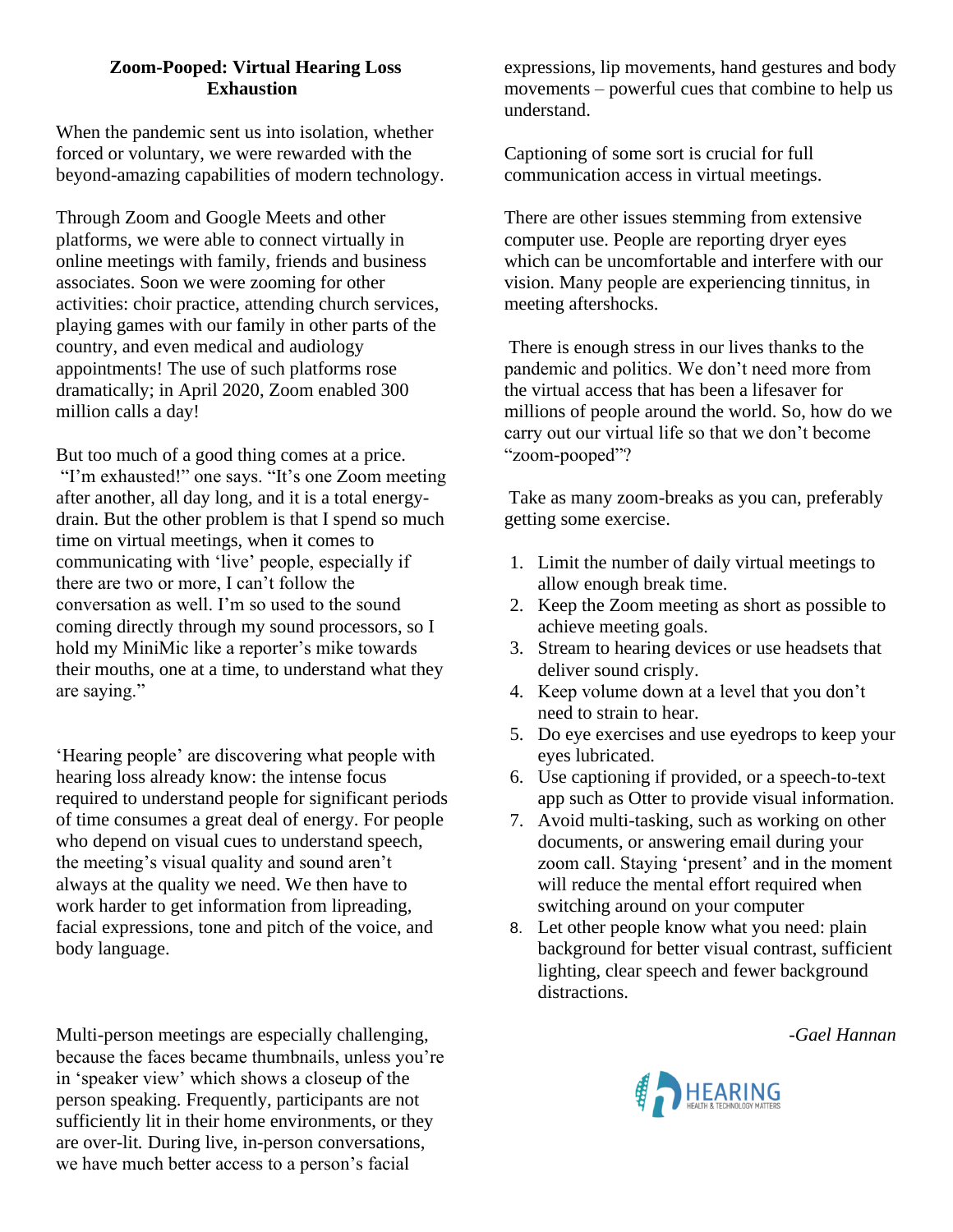

**Check It Out!**

13 Feb - Hug Day

14 Feb - Valentine day

HLAA Chicago North Shore Chapter would like to remind you of our new **Lending Library!**

Chicago North Shore Chapter's Lending Library is now taking names of those who wish to borrow the Personal Hearing Loop.



Great for conversations between two to four people who use their telecoils, sitting 3-4 feet away from the loop allows them to understand each word that is spoken by the others. Imagine your own loop in your living room to watch TV or at the dinner table to understand conversations

Plus, we have a new addition to the Lending Library: a Phonak mini-mic compatible with Phonak hearing aid users who have a Roger X Receiver.



Contact Elaine McCaffrey to place your name on the list to borrow the Personal Hearing Loop or Phonak mini-mic.

# **Coping with Masks**

When NYC resident Gregory Scott started to wear a mask over his [behind-the-ear hearing aids](https://www.hearingtracker.com/hearing-aids/) during the COVID-19 pandemic, he ran into a major problem. The straps on the mask were destroying his hearing aids' tubing. "I had to visit an audiologist to fix my hearing aids because of the constant pull of the straps on them,"

Masks can sometimes make hearing aids uncomfortable to wear, increase the risk that they'll fall out, and impact the efficiency of the devices. People who wear them during this global health crisis must balance two essential needs: protecting themselves from the new coronavirus and being able to hear.

Here are some tips for smoothing the situation. This advice is primarily for people who wear behind-theear hearing aids, though many of these ideas can make masks more comfortable for all.

# **Try the Flip Trick**

If you are wearing a mask and need to have a quick conversation, a simple hack is to flip up the main body of your hearing aids, so they are adjacent to your ear rather than resting behind the ear. After the speaker is finished talking, he/she simply returns the hearing aid to its original position. This trick works especially well for those with custom earmolds that are firmly fitted in the ear.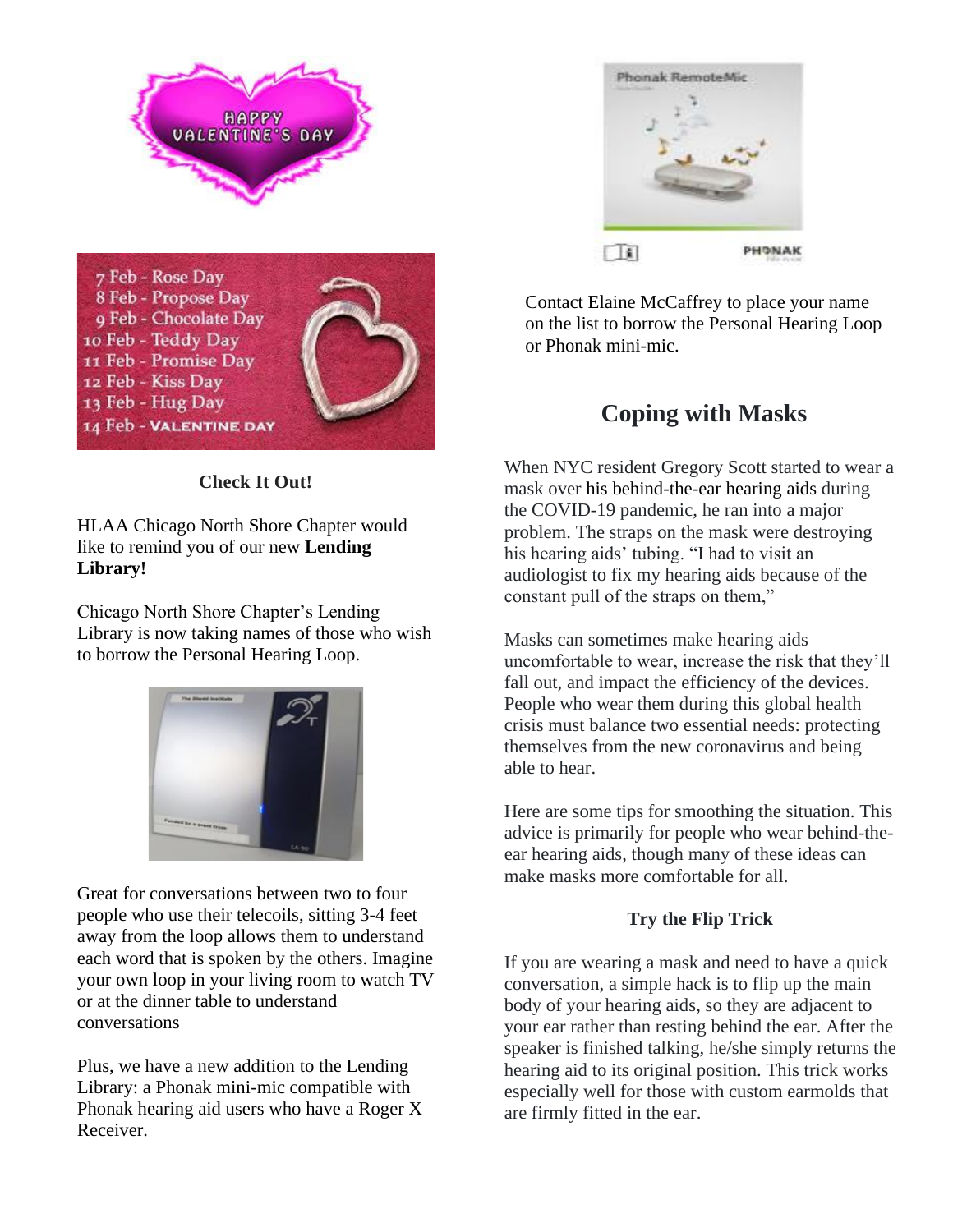If you're wearing behind-the-ear hearing aids without earmolds, flipping the hearing aid body off your ear might cause you to lose the hearing aid altogether, so instead, you might want to try slowly lifting your mask strap from the front to the back.

Wear a mask with adjustable straps or extend the straps. Another solution for this dilemma is to buy or make mask extenders. When attached to the elastic loops of your protective face covering, extenders allow mask straps to be wrapped either under the ear or further over it.

#### **Pair up Your Hearing Aids and Eyeglasses**

For those who wear both hearing aids and glasses, a mask can be especially problematic. Keep your hearing devices from falling out with a rubber-band fix. dislodge your hearing aids, the bands prevent them from tumbling to the floor.

https://www.youtube.com/watch?v=nY2d83tbZfE

#### **Slow Down**

One person emphasized the importance of taking "the mask off very carefully and making sure the aids are properly in the ear afterward." While it's hard to take a moment and be mindful about doing this, it's a habit worth learning. As a wearer of hearing aids, I have found this a very helpful step when removing or changing my mask.

This new normal of wearing masks with hearing aids is a challenging one, but it looks as if it is here for a while. By trying the suggestions above, you're likely to come up with a solution that solves the issue for you.

> -*[Julia Métraux](https://www.hearingtracker.com/authors/julia-metraux) Hearing Tracker*

# **[Misconceptions About People with](https://hearinghealthfoundation.org/blogs/17-misconceptions-people-with-hearing-loss)  [Hearing Loss](https://hearinghealthfoundation.org/blogs/17-misconceptions-people-with-hearing-loss)**

Misconceptions about people with hearing loss are commonplace – some are antiquated stereotypes, while others just incorrect assumptions. It's easy enough to get the wrong idea, as hearing loss can be an invisible disability – unlike the wheelchair that

signals a mobility challenge. Whether it's a total stranger trying to make small talk in sign language or an over-articulating coworker or relative, it's time we initiated a conversation. This list of the more common misconceptions and be a good starting point for that conversation to correct misconceptions and remove the stigma associated with deafness and hearing loss:

#### **1. Everyone with hearing loss uses sign language and reads lips.**

Not all people with hearing loss communicate the same way. Communication depends on a variety of factors, such as the degree of hearing loss, whether a hearing aid or cochlear implant is used, the age at which the person lost his hearing, the level of auditory training received, and the nature of the listening situation.

#### **2. Talking louder will help a person with hearing loss to understand.**

Increasing the volume is only part of the solution; clarity is also important.

## **3. Hearing aids and cochlear implants restore hearing to normal.**

While highly beneficial in their impact, hearing aids and cochlear implants cannot restore hearing to "normal."

#### **4. People with hearing loss are stupid, mute, and unsuccessful.**

People with hearing loss have the same range of intelligence as the general hearing population.

#### **5. People with hearing loss tend to be older adults.**

Of the 48 million people with some form of hearing loss in the U.S. only one-third are 65 or older.

#### **6. People with hearing loss are defined by their hearing loss.**

Hearing loss is a characteristic, like the color of one's eyes. It does not define a person

#### **7. Having hearing loss is shameful.**

This assumption at least partly explains why many people with hearing loss will not purchase or use hearing aids. According to the National Institute on Deafness and Other Communication Disorders,